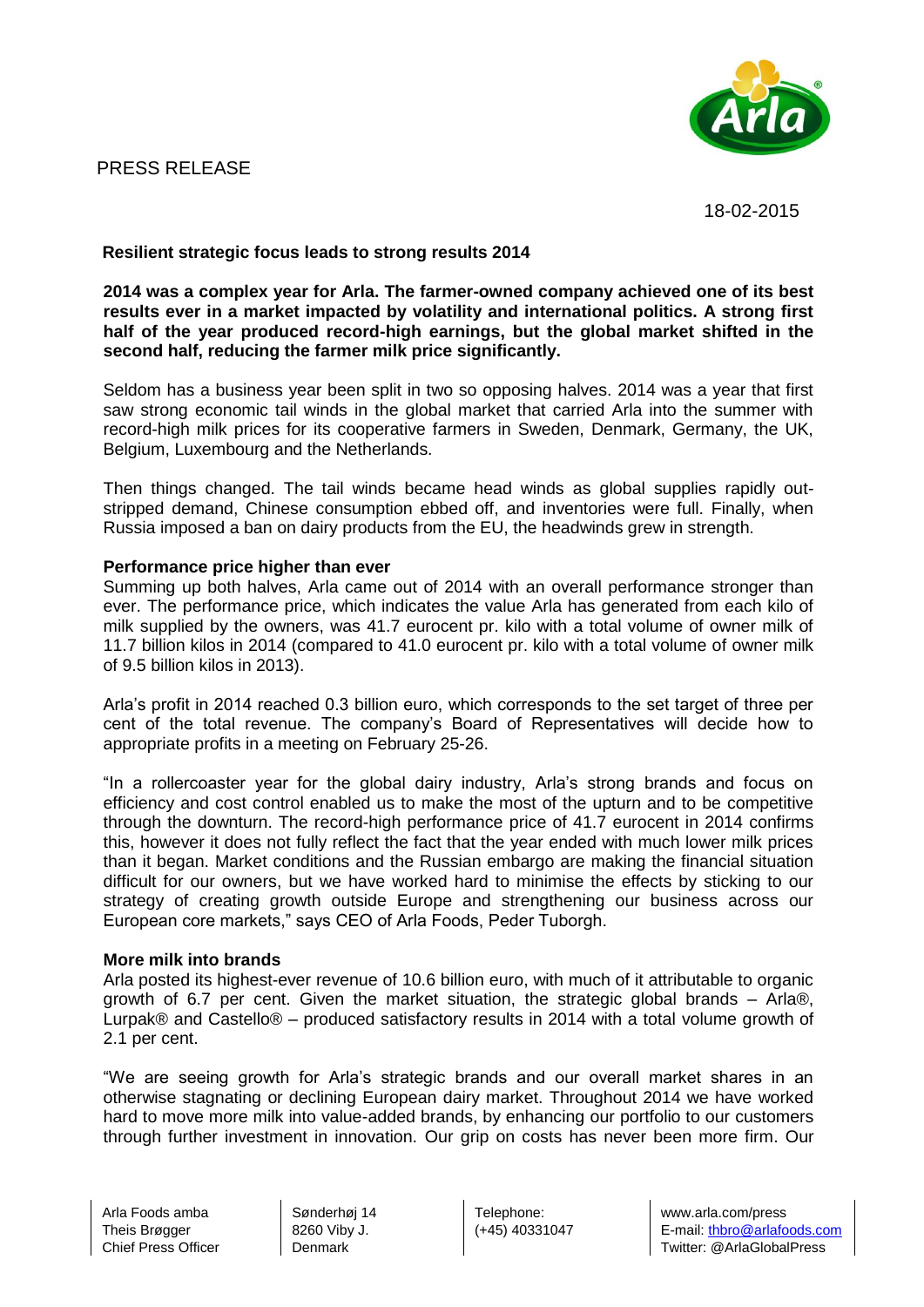owners gave us more milk in 2014, and we are ready to shift up to 500 million kilo of additional owners' milk into value-added products in 2015," says CFO Frederik Lotz.

### **Entering new markets**

While Arla continues to move more milk into branded products, the company is also working hard to move those branded products into new markets. Arla's international operations and ingredients business had yet another strong year with growing opportunities.

"We saw 14 per cent growth in our international business despite the Russian embargo. There has been steady growth in China, and we have created growth of 20 per cent in the Middle East and Africa. In 2014 we have begun to enter new markets in Asia and Africa, and in 2015 we will continue to move into new markets where safe and high-quality dairy products are in growing demand," says Frederik Lotz.

Although Denmark continues to be the country that supplies the most milk to Arla, the UK remains Arla's biggest market by revenue followed by Sweden and Germany.

### **Expectations for 2015**

2014 showed that the global milk price is extremely volatile, and therefore Arla cannot announce any expectations for its revenue nor the performance price for 2015.

"The global dairy industry has never been as unpredictable as it is now, but we believe that our strategy is the right one to take us forward. We continue to rigidly streamline and control costs, while investing significant sums in marketing and new products. Arla's ability to profitably handle larger milk volumes will define the success of the business in 2015. We will enhance the quality of our product range and our positions and stand strong when the market turns," says Peder Tuborgh.

The annual results were presented to Arla's Board of Directors on Tuesday. They will now be submitted for approval to Arla's Board of Representatives at a meeting in Nyborg, Denmark on February 25-26 2015, after which the Annual Report will be published.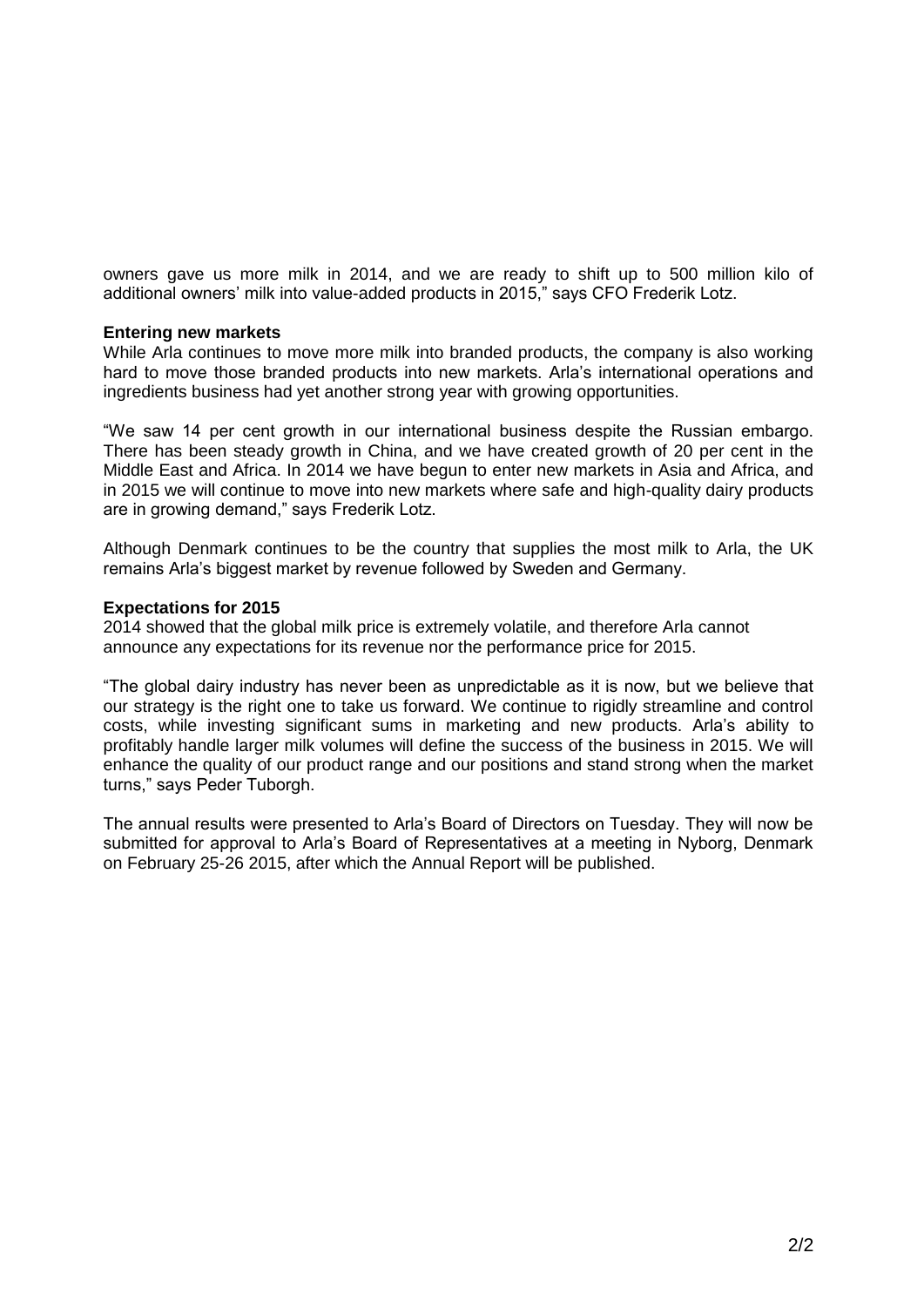### **FINANCIAL HIGHLIGHTS**

2

14

### A stronger cooperative in a difficult market

thanks to efficient operations, global brands and expanding markets

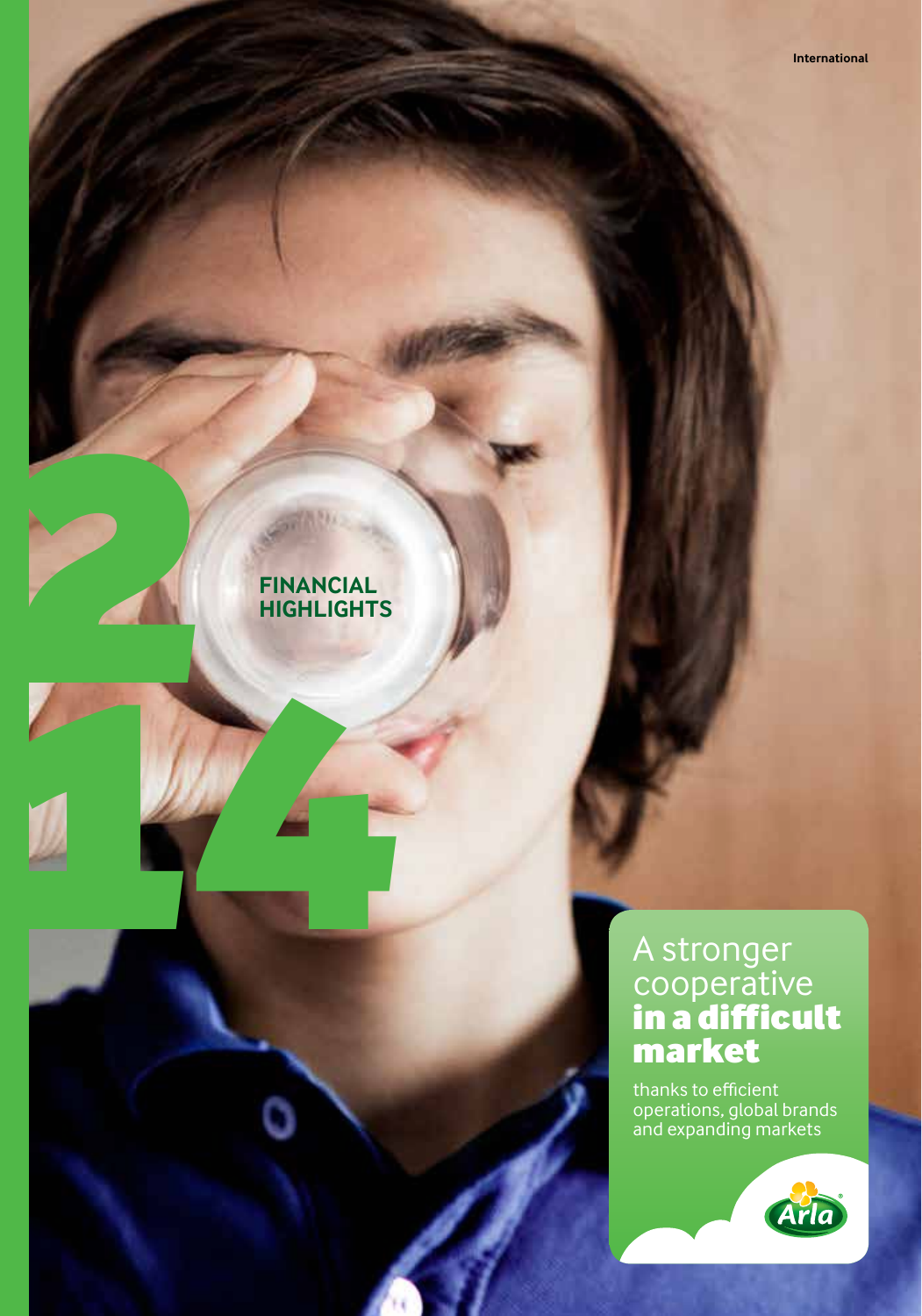### Greater responsibility in a stronger cooperative

*Åke Hantoft, Chairman of the Board of Directors*

2014 was a complex year for Arla. We achieved one of the best results ever in a market impacted by economic trends and the Russian embargo.

Arla's profit in 2014 totalled EUR 0.3 bn, which corresponds as promised to 3 per cent of the total revenue. The performance price of 41,7 EUR-cent is the highest ever, despite the fact that we had to repeatedly lower the milk price.

The performance price is the sum of a well-run and efficient business, strong brands, good customer service and an innovative ingredients business which has created increasing growth outside Europe and strengthened our position in our core markets. This strength is particularly important now given the growing milk volumes.

The board is proud of the strong results achieved in 2014. The year saw good earnings for Arla's owners, and we should not let this be overshadowed by the difficult situation at present. The business is characterised by loyalty and efficiency, and cooperation amongst Arla's owners has been strengthened. However, 2015 will be a very challenging year for milk producers.

Satisfactory results in a difficult market *Peder Tuborgh, CEO*

### EUR reporting

Arla is a Danish registered company, and we have historically been reporting in DKK. However, ninety per cent of Arla's business is generated outside Denmark, and our circle of owners is growing and becoming more international. Reporting in EUR have been requested by our owners and will satisfy the general need for most users of the financial information. Consequently, we have chosen to report in euro in the financial statements going forward. The performance price is calculated in both EUR, DKK, SEK and GBP.



 We drive our business forward according to the course set in Strategy 2017. We must develop the core to maintain a stable base in Europe and develop our global brands. We must deliver the growth by moving more milk to markets with high demand for milk to create profitable growth. And we must do it faster, simpler and leaner to achieve cost leadership.

# **CORPORATE GOVERNANCE**

In 2014, Arla launched Good Growth – an identity with new opportunities. Being a large cooperative is an important differentiator. Good growth shows who we are and how we want to create the future of dairy. Our identity fuels our business and represents clear growth opportunities.

## **READ MORE www.arla.com**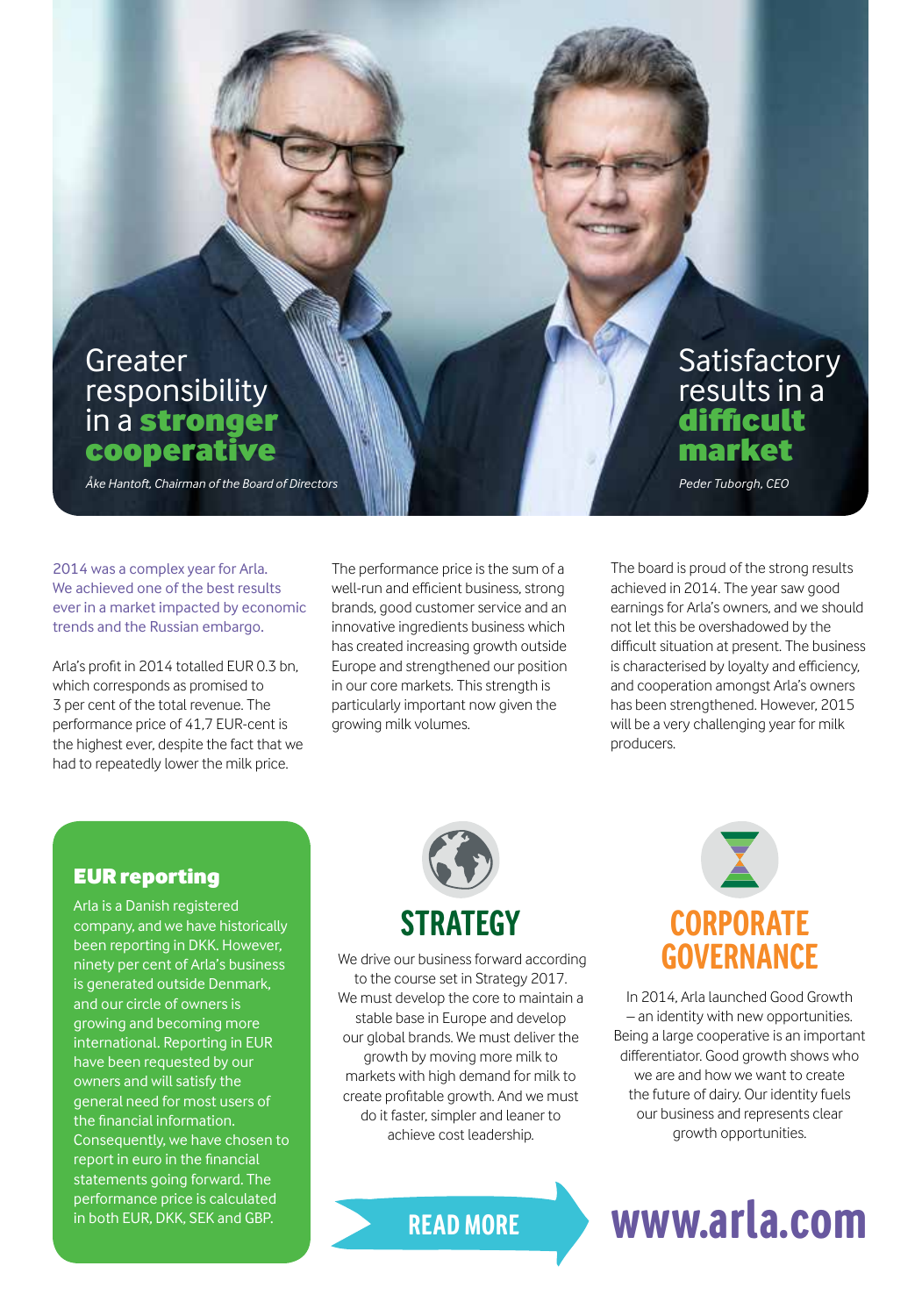



1. Consumer United Kingdom, 2. Consumer Sweden, 3. Consumer Finland, 4. Consumer Denmark, 5. Consumer Central Europe, 6. Consumer International, 7. Arla Foods Ingredients, 8. Global categories and Operations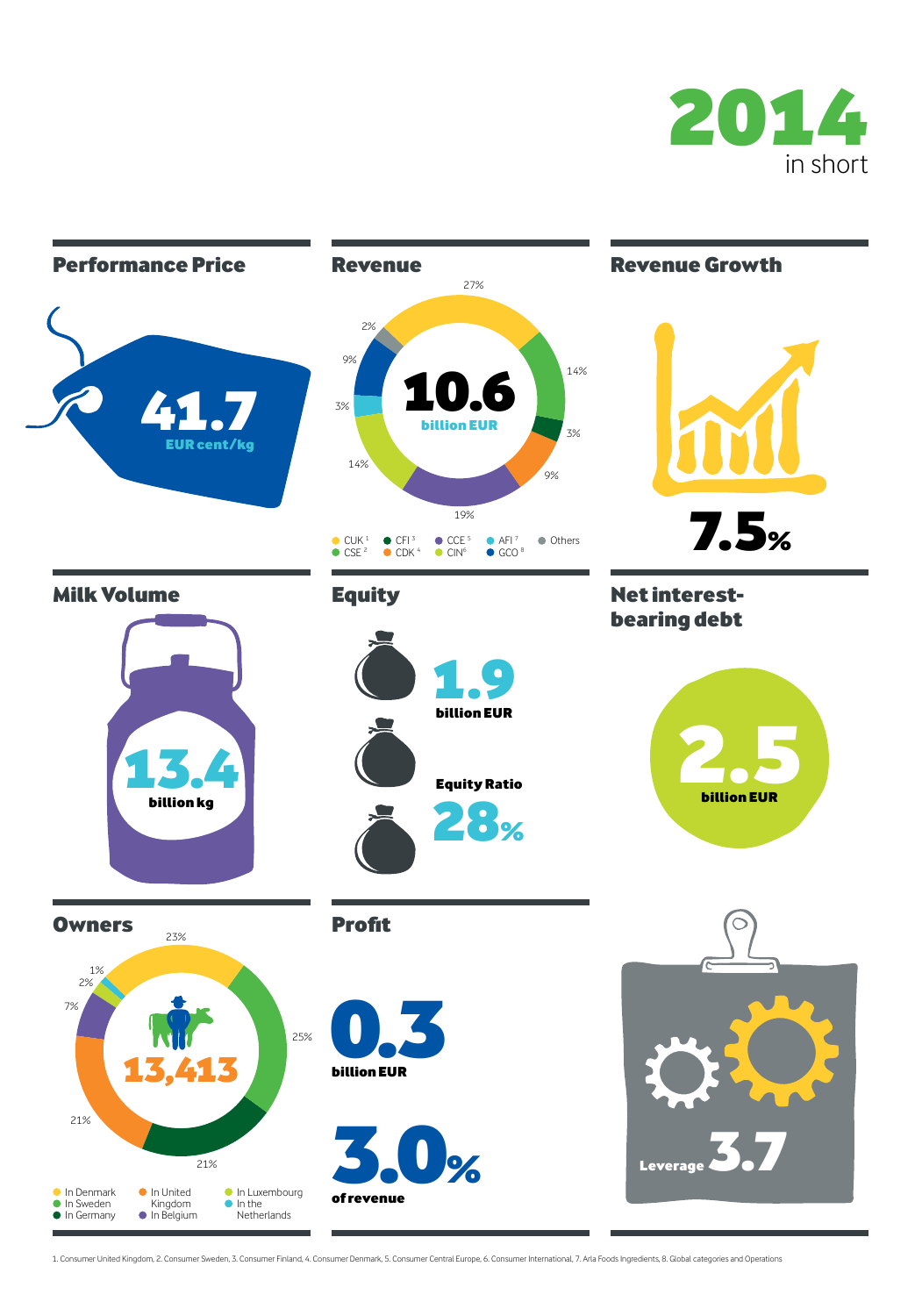### Developments

In preparing the financial statements, the management makes estimates and assumptions that form the basis for presentation, recognition and measurement. Significant accounting estimates are particularly related to pensions, non-current assets and provisions.



Market prices starting at a high level but significantly declining during the year primarily due to declining Chinese demand and Russian embargo.

Result is at 0.3 bn EUR as promised 3 per cent of the revenue. Performance price at EUR cent 41,7.





Revenue rose to 10.6 bn EUR. Especially growth markets showed high organic growth. But the development on core markets was also positive showing growing volumes.

Active cost management led to significant efficiency gains. Synergies have been realised after the mergers and growing milk volumes bring economies of scale.





Net interest-bearing debt increased by 150 mEUR leading to a leverage of 3,7. Investments levels for 2015 have been lowered to reduce the leverage.

Milk volume increase and contract milk turned into owner milk as AMFP farmers joined Arla in the end of 2013.

## Performance price and global market prices

Arla's performance price has increased over the period to reach an all time high for 2014. However, the milk price is very volatile and has dropped over the year to enter 2015 at a level significantly below the level in January 2014. Global market prices for milk show a dramatically decreasing trend. The volatile global market prices are affected by the global demand mainly the stop in demand from China and the Russian embargo flooding the markets with excess milk. This has a significant impact on Arla's performance price.

### **MARKET PRICES / GDT DEVELOPMENT WMP, USD MT**



*Source: Global Dairy Trade*

#### **PERFORMANCE PRICES**

Average performance price is EUR cent 41.7. Performance price is translated into currency of our owner countries using a currency model. The result is shown below.

**Germany Belgium Luxembourg The Netherlands** *EUR-cent per kg cooperative owner milk*  $50$ 



*ownermilk*



**United Kingdom** *GBP-pence/kg*

**Denmark** *DKK/kg*

2010 2011 2012 2013 2014



**Sweden** *SEK/kg ownermilk*

*ownermilk*

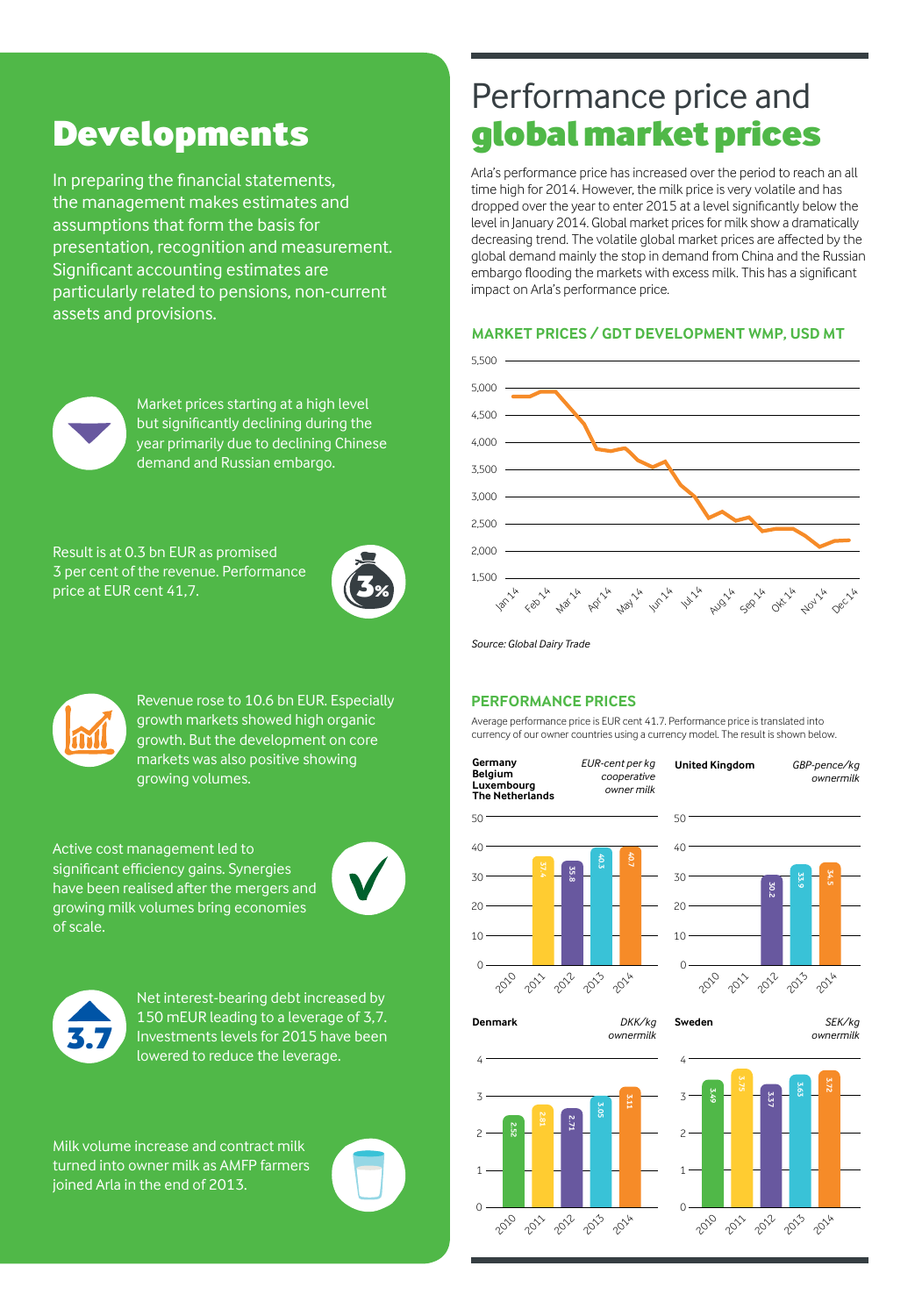### Summarised income statement

| <b>INCOME STATEMENT 1 JANUARY - 31 DECEMBER (EURM)</b> | 2014     | 2013     |
|--------------------------------------------------------|----------|----------|
| Revenue                                                | 10,614   | 9,870    |
| Production costs                                       | $-8.395$ | $-7,587$ |
| <b>Gross profit</b>                                    | 2,219    | 2,283    |
| Sales and distribution costs                           | $-1,454$ | $-1,466$ |
| Administration costs                                   | $-468$   | $-456$   |
| Other operating income and costs and financial items   | 41       | $-24$    |
| Tax                                                    | $-18$    | $-37$    |
| Profit for the period                                  | 320      | 300      |
| Minority interests                                     | $-6$     | -5       |
| <b>Owners of Arla Foods amba</b>                       | 314      | 295      |

### Income statement

Revenue and profits have increased significantly in the past years. Revenue growth is primarily driven by a sound organic growth of 6.7 per cent in 2014. Profits are decided to be three per cent of revenue, which is achieved through adjustments to the prepaid milk price.



### **REVENUE SPLIT BY BUSINESS GROUPS/COUNTRY**



Total revenue

10,614 EURm

#### **REVENUE AND COSTS** (%)



Revenue growth<br>2010-<br>2014 2014 2014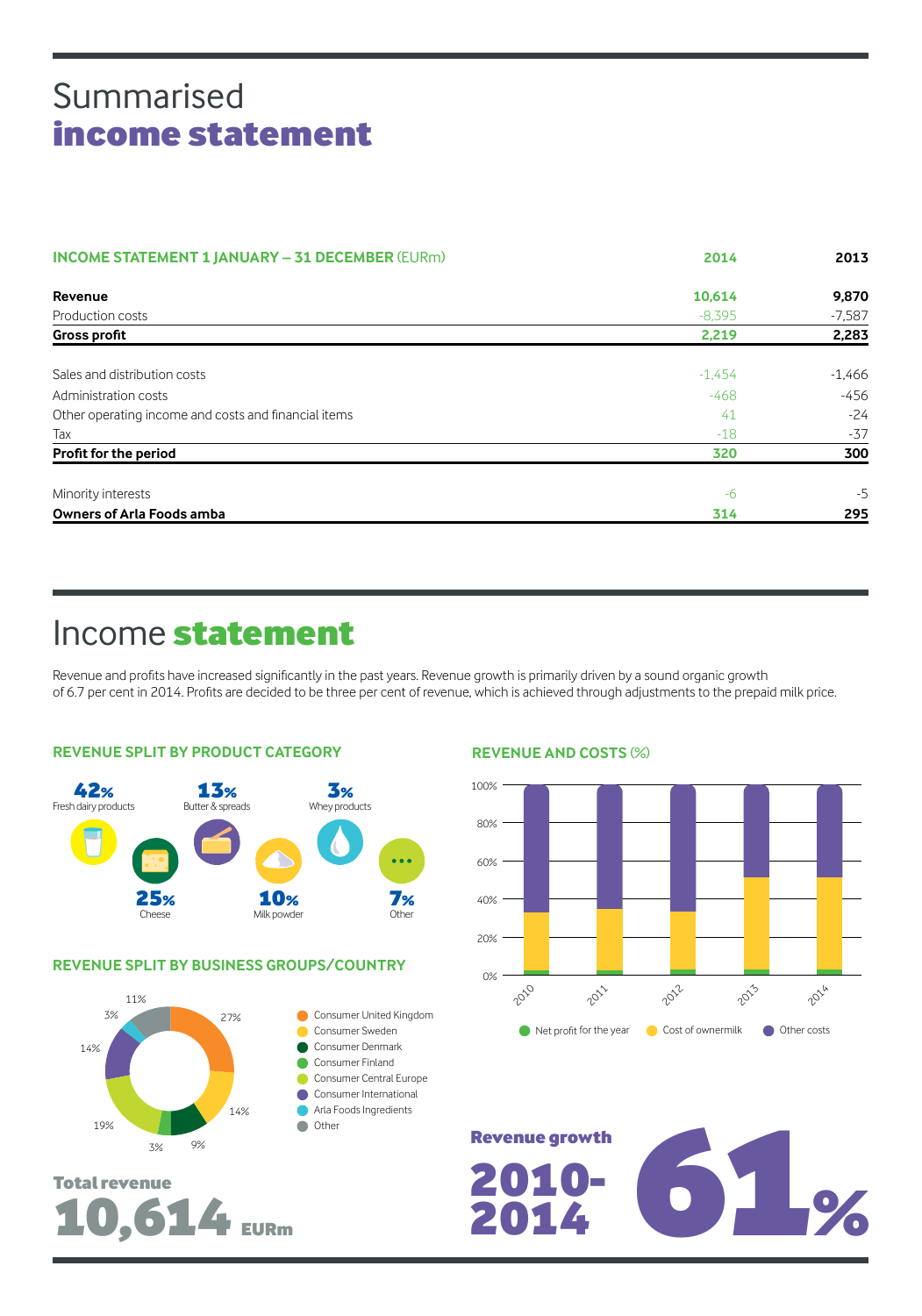### Summarised balance sheet

| <b>ASSETS AT 31 DECEMBER (EURm)</b>                                   | 2014  | 2013  |
|-----------------------------------------------------------------------|-------|-------|
| <b>ASSETS</b>                                                         |       |       |
| Non-current assets:                                                   |       |       |
| Intangible assets                                                     | 791   | 746   |
| Property, plant and equipment                                         | 2,399 | 2,259 |
| Other non-current assets                                              | 584   | 422   |
| <b>Total non-current assets</b>                                       | 3,774 | 3,427 |
| <b>Current assets:</b>                                                |       |       |
| Inventories                                                           | 988   | 1,014 |
| Trade receivables                                                     | 917   | 906   |
| Other current assets                                                  | 293   | 230   |
| Securities, cash and cash equivalents                                 | 641   | 610   |
| Total current assets incl. assets held for sale                       | 2,839 | 2,760 |
| <b>TOTAL ASSETS</b>                                                   | 6,613 | 6,187 |
|                                                                       |       |       |
| <b>EQUITY AND LIABILITIES AT 31 DECEMBER (EURm)</b>                   | 2014  | 2013  |
| <b>EQUITY</b>                                                         |       |       |
| Equity attributable to the parent company's owners                    | 1,851 | 1,687 |
| Minority interests                                                    | 23    | 21    |
| <b>Total equity</b>                                                   | 1,874 | 1,708 |
| <b>LIABILITIES</b>                                                    |       |       |
| <b>Non-current liabilities:</b>                                       |       |       |
| Pension liabilities                                                   | 376   | 348   |
| Loans                                                                 | 1,702 | 1,789 |
| Other non-current liabilities                                         | 59    | 52    |
| <b>Total non-current liabilities</b>                                  | 2,137 | 2,189 |
| <b>Current liabilities:</b>                                           |       |       |
| Loans                                                                 | 1,130 | 885   |
| Trade payables                                                        | 977   | 1,014 |
| Other current liabilities                                             | 495   | 391   |
| Total current liabilities incl. liabilities reg. assets held for sale | 2,602 | 2,290 |
| <b>TOTAL LIABILITIES</b>                                              | 4,739 | 4,479 |
| <b>TOTAL EQUITY AND LIABILITIES</b>                                   | 6.613 | 6.187 |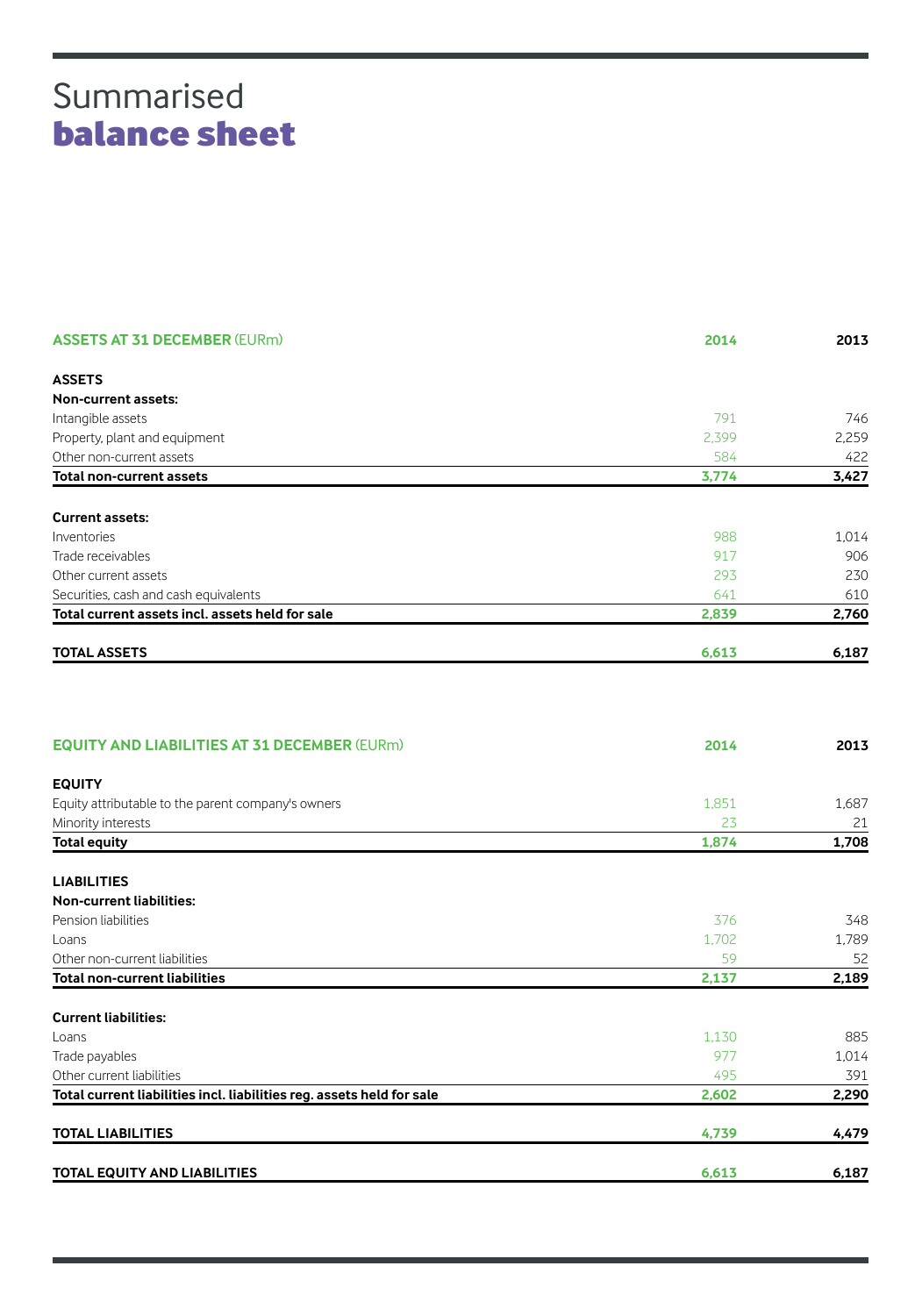### Non-current **assets** Current **assets**

In 2014, Arla mainly invested in capacity expansions in our core markets, but at the same time our core markets supported the increased export mainly to the growth markets and the ingredients business. Investments also support the efficiency agenda and environmental improvement.

### **NON-CURRENT ASSETS** (EURm) **NON-CURRENT ASSETS** (EURm)



#### **INVESTMENTS SPLIT BY COUNTRY 2014 INVESTMENTS SPLIT BY COUNTRY 2014**



Net working capital has increased due to growing activity. We work continously to reduce net working capital to release funds to financing of new opportunities.

#### **NET WORKING CAPITAL** (EURm)



### Net interest-bearing debt

Net interest bearing debt has increased over the past years as a result of Arla's growth strategy and investments. Due to our rapid growth, the leverage has been challenged and is by the end of 2014 above our target range. We are committed to reduce the leverage.

#### **NET INTEREST-BEARING DEBT** (EURm)



### **Equity**

Equity has increased over the years due to consolidation and mergers. A part of equity is on name and can be paid out if owners decide to leave the company. The common capital will remain in the company and this includes reserve for accounting purposes such as pensions and hedging.

**Total equity by the** end of 2014 1,874 EURm

### Cash flows

### **CASH FLOWS (FURm)**

|                                      | 2014   | - 2013 |
|--------------------------------------|--------|--------|
| Cash flow from operating activities  | 467    | 342    |
| Cash flow from investing activities  | $-416$ | $-470$ |
| Free cash flow                       | 51     | $-128$ |
| Cash flows from financing activities | $-49$  | 110    |
| Net cash flow                        |        | $-18$  |
|                                      |        |        |



Leverage Target range leverage 2.8-3.4

#### **MATURITY NET INTEREST BEARING DEBT** (EURm)